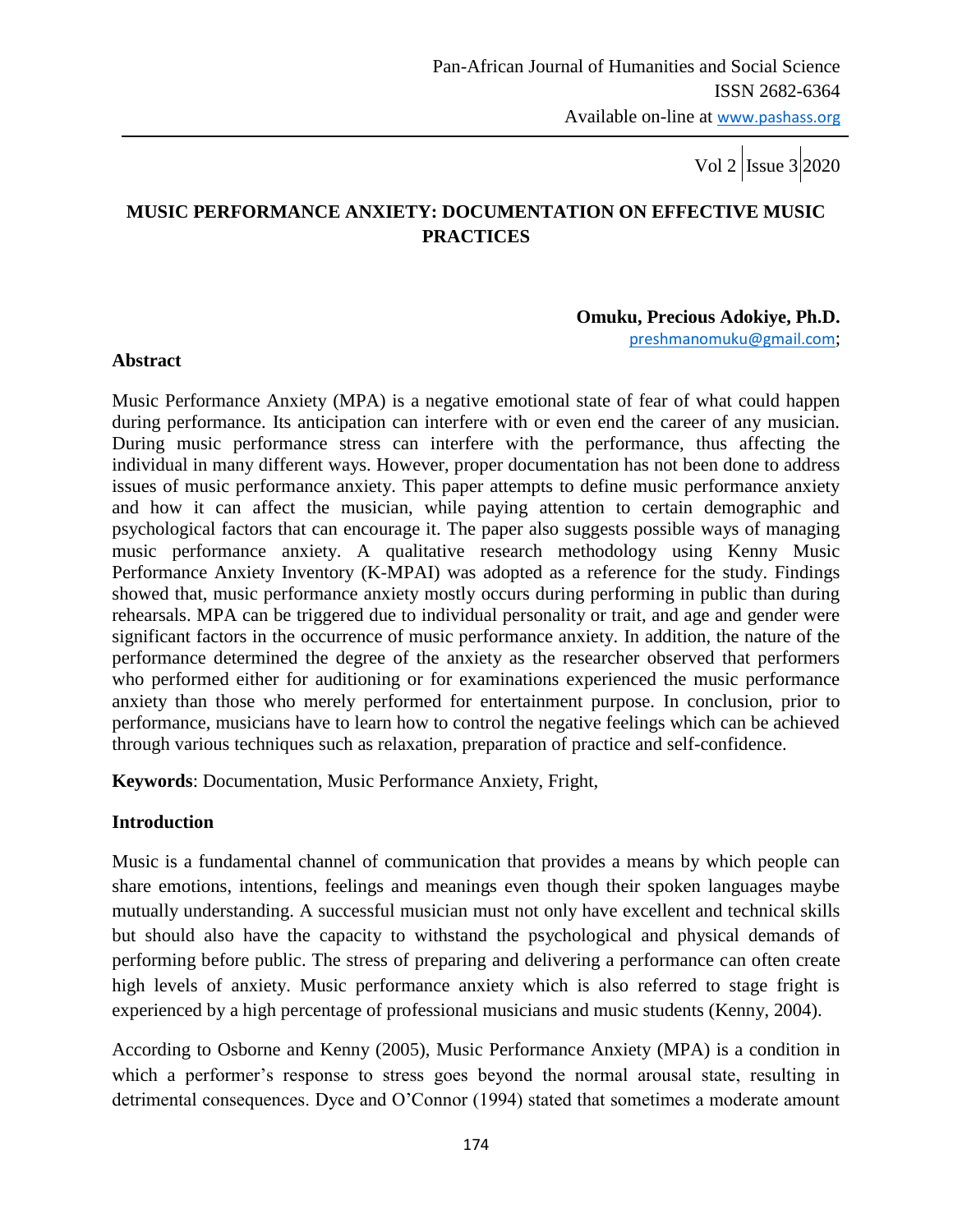of anxiety can be perceived as a facilitator of performance. However, Wesner, Noyes and Davis (1990) viewed that a higher level of anxiety may increase significant debilitating effects. Determining the extent to which stressful performances may affect musicians is thus very important to better understand the MPA phenomenon.

Performance anxiety is generally understood as a combination of three separate but interacting systems: physiological arousal (including disturbances in breathing rate, perspiration, inhibition of saliva), behavioural responses (including difficulty maintaining posture and failures of technique) and fearful cognitions (concerning the probability of a performance catastrophe and the likelihood and consequences of negative evaluation) (Steptoe, 2001).

Very young children rarely experience the type of performance anxiety that afflicts older people. On the contrary, most young children love to perform, love an audience and seem blissfully unaware of any flaws in their "performance." This transition is due to a combination of factors, the most important of which are our innate temperament; trait anxiety; increasing cognitive capacity, self-reflective function and capacity for perspective taking that develop through childhood and adolescence; the type of parenting and other interpersonal experiences that we have; our perception and interpretation of the world around us; technical skill and mastery, and specific performance experiences that may have positive or negative outcomes.

### **Statement of the Problem**

The anxiety experienced during the music performance process is a real phenomenon which is prevalent among students and may have debilitating effects on students' performances. Despite the existence of anxiety during the performance among music students, this phenomenon has yet to be documented among scholars in the Nigerian academic world. Hence, the rational for this study on the need to document music performance anxiety for effective music practices among music performers in Nigeria. This paper attempts to define music performance anxiety and how it can affect the musician, while paying attention to certain demographic and psychological factors that can encourage it. The paper also attempts to suggest possible ways of managing music performance anxiety through some documentation and debriefing with a view to effectively containing this scourge *Stress***:** Stress may be interpreted in various ways. Kasper, den Boer and Ad Sitsen (2003) state that stress is classically defined as a threatening of homeostasis<sup>1</sup> to which the organism, in order to survive, responds with a large number of adaptive responses.

 $\overline{\phantom{a}}$  $<sup>1</sup>$  Homeostasis: the tendency towards a relatively stable equilibrium between interdependent elements, especially as</sup> maintained by physiological processes (Pearsall & Hanks, 2003)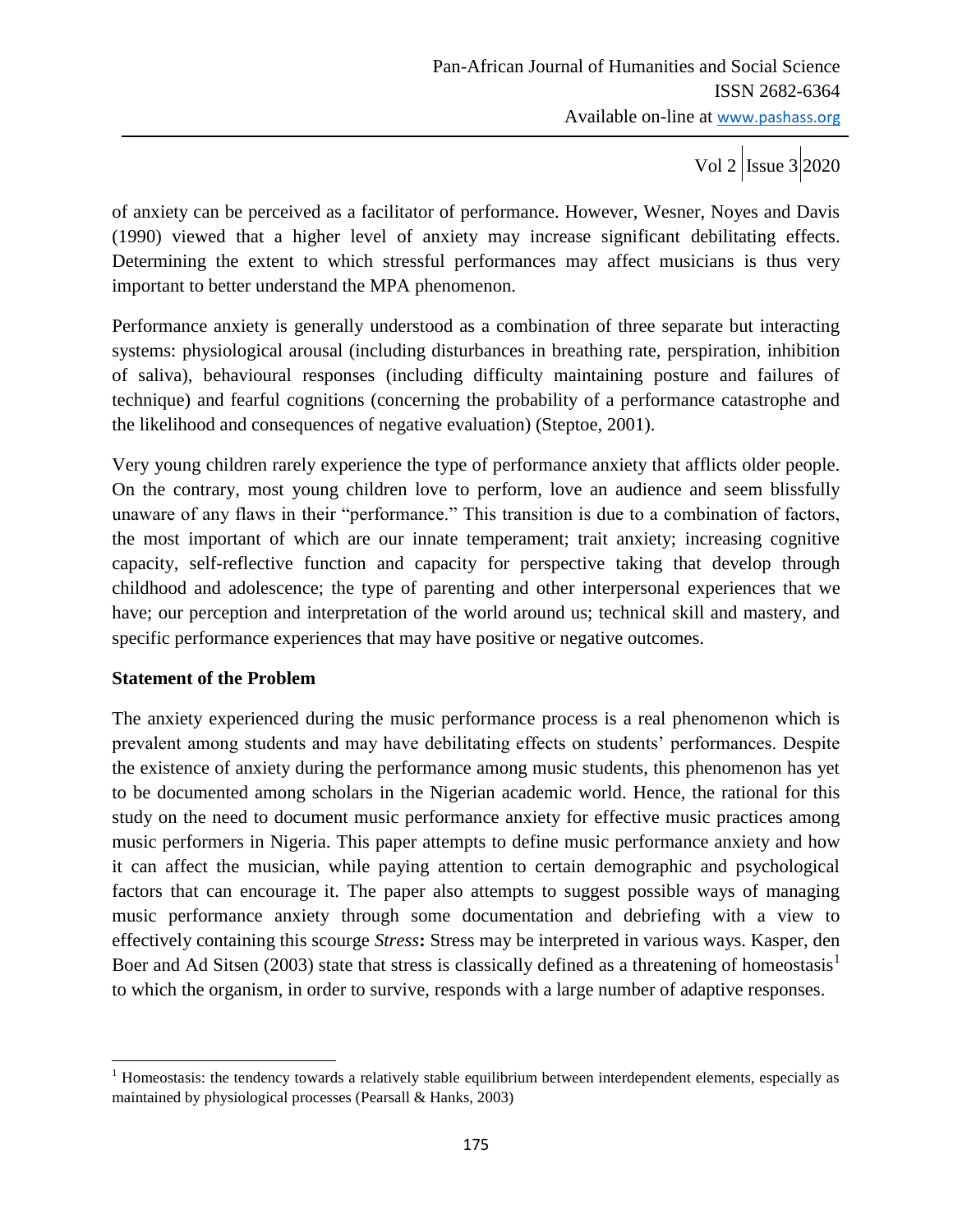*Fear:* Fear may be defined as being an adaptative response to threatening situations (Bear et al., 2007). It is inherently negative. As explained by Baars and Gage (2007), fear learning is a long lasting and stable kind of learning that is remarkably resistant to change and voluntary control. While fear learning is adaptative in that it allows us to avoid predictable dangers in the environment, it can become disabling if it is misplaced or exaggerated. This is also supported by Bear et al. (2007) who state that fear is not an appropriate or adaptative response in all circumstances. The inappropriate expression of fear characterizes anxiety disorders.

*Anxiety:* Anxiety is a response to stressors that have both a physiological (somatic) component and a psychological (cognitive and affective) component. It is derived from a Latin word, meaning a condition of agitation and distress. A current definition of anxiety comes from Barlow (2000):

Anxiety is a unique and coherent cognitive-affective structure within our defensive motivational system. At the heart of this structure is a sense of uncontrollability focused on future threat, danger, or potentially negative events… Accompanying this negative affective state is a strong physiological or somatic component that may reflect activation of distinct brain circuits such as the corticotrophin releasing factor system.

Anxiety comes with excessive worrying and avoidance behaviour. It is detrimental to social stance and affects productivity.

*Arousal:* Arousal is a general state of activation that goes from deep sleep to extreme excitement (Kenny, 2011). It is neither positive nor negative. As reported by Emmons and Thomas (2008), the term arousal represents the result of two types of anxiety, "mental" and "physical" interacting and producing a state of emotional readiness to perform. As everyone is different, there is not a right level of arousal common for all; the optimal level of arousal depends on individuals, and the nature of each situation (Emmons & Thomas, 2008). Some musicians may perform better when they feel up to the task, while others may give excellent performances only when they are relatively calm. Some may be overexcited to play alone in front of an audience, but will stay relaxed when they perform in groups. Emmons and Thomas (2008) explain that performers speak of an *Ideal Performing State*, one in which there is a feeling of being really ready, mentally and physically, to perform, that is, the state of arousal for correct and balanced performance.

*Stage fright:* Stage fright may be defined as a phenomenon that appears at the most inopportune and inappropriate times and, in its most severe form, can cripple and end a most talented and promising career. Stage fright is the term used when describing anxiety and blocked artistic expression, particularly when it is within the bounds of performing arts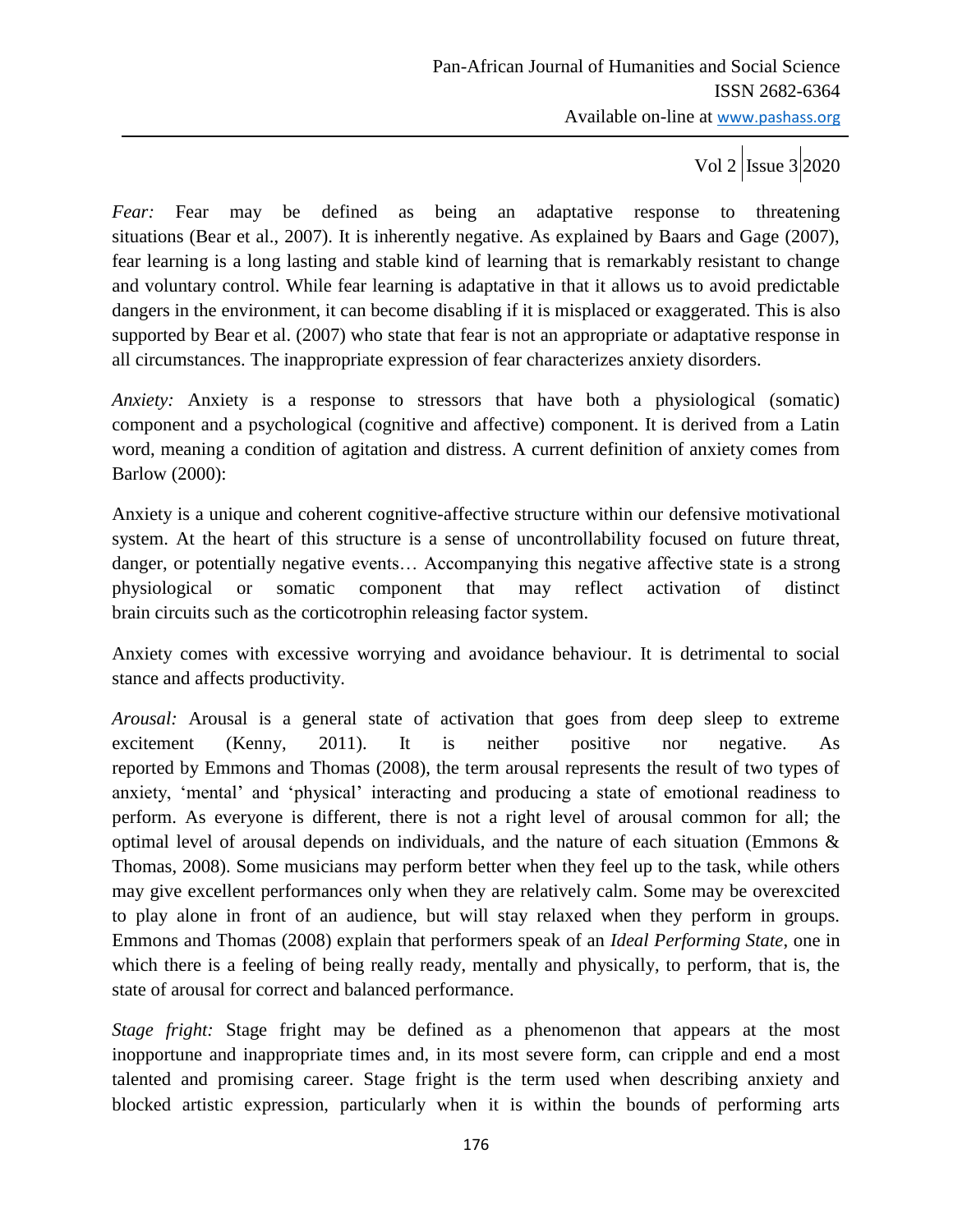Vol 2  $\vert$ Issue 3 2020

(Rappoport, 1989). Powell (2004) states that stage fright is a form of debilitating anxiety similar to public-speaking anxiety and test-taking anxiety.

### **Music Performance Anxiety Theories**

### *Lang's Three-System Model of Fear*

Lang (1971) proposed a model in which three interactive, yet partially independent systems (behavioral, physiological, and verbal), describe the components of fear reactions (Craske & Craig, 1984). As explained by Salmon and Meyer (1998), the cognitive [or verbal] component is represented by thoughts and related mental images of risk or danger. The behavioral manifestation of anxiety is a tendency to avoid or escape from anything perceived as dangerous. The physiological component of anxiety involves the somatic reactions that accompany heightened arousal. It seems that the term verbal system may be used interchangeably with the terms cognitive component (Salmon, 1990) and affective reports (Lang, 1969). The three-system model of fear may be interpreted in two ways: (a) concordance/discordance, and (b) synchrony/desynchrony.

As summarized by Kenny (2011), concordance refers to the level of response equivalence between the three factors [behavioral, physiological, and verbal] at any given time; synchrony refers to the rate of change of the three factors. Desynchrony could take the form of independence or inverse relationships between the factors. Craske and Craig (1984) further explain that the degree of concordance depends upon the intensity of the emotional response and demand features of the situation. Under conditions which evoke strong emotional responses, fearful individuals will respond with comparably high levels of anxiety in each response system (i.e. concordance). In conditions that do not evoke strong emotional responses, the three-system model predicts discordance.

Even if Lang"s model classically comes from psychological theories, it easily lends itself to be applied to MPA theories. Indeed, Craske and Craig (1984) tested this theory with 40 pianists using self-report measures (verbal system), judge ratings (behavioral system) and autonomic measures (physiological system). Their results provided support for the three-system model by showing that, there was greater synchrony among the behavioral, self-report and autonomic response systems in the relatively anxious group, whereas there was a greater tendency toward desynchrony in the relatively non-anxious group. These findings indicated that the three response systems can vary independently, particularly when the individual is only mildly stressed (Craske & Craig, 1984).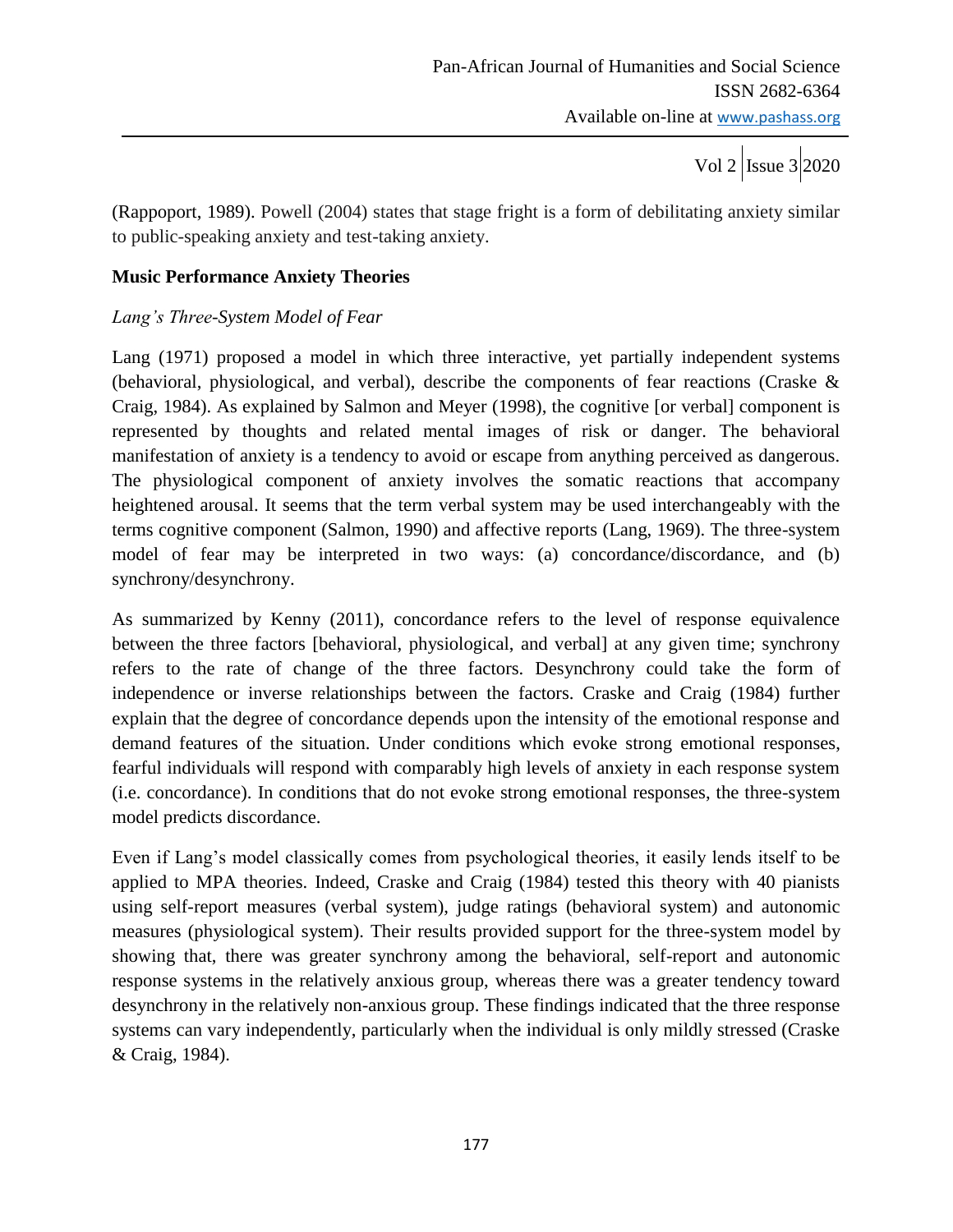### **Epidemiology of Music Performance Anxiety**

It is not difficult to imagine that most performers, by the very nature of their profession, would be affected by the "general stresses related to having to perform under conditions of high adrenalin flow, anxiety, fatigue, social pressure, and financial insecurity" (Lehrer, Goldman, & Strommen, 1990). Powell (2004) estimated that approximately 2% of the US population suffers from debilitating performance anxiety (including public speaking, test taking, 'stage fright' in performing artists and athletes, and writer's block). About one-third of sufferers have other comorbid conditions, including another anxiety disorder (usually generalized anxiety disorder or social anxiety) (Sanderson *et al.*, 1990).

Powell (2004) acknowledges that some of those presenting with performance anxiety have underlying psychological conflicts that require psychotherapy, but estimates that about two thirds of those presenting with concerns about performance anxiety to his university"s mental health clinic did not qualify for either Axis I or II diagnoses. He describes these cases as performance anxiety. Since not all performers suffer the same degree of music performance anxiety, or indeed report the same levels of occupational stress, individual differences in a range of psychological characteristics are likely to account for variations in the degree to which musicians experience symptoms. However, no category of performer is exempt from the experience of music performance anxiety. Whether a child, adolescent, or adult musician, whether amateur or professional, experienced or inexperienced, solo or ensemble, instrumentalist or singer, performers of all types and ages may suffer from music performance anxiety.

Unlike the anxiety disorders, the field of music performance anxiety has not yet developed universal, reliable, and valid assessment instruments for the assessment of music performance anxiety. Many of the available population studies of musicians have used instruments especially designed for a particular study. Few of these instruments have been published or validated and it is rare for scoring criteria or cut-off scores to have been developed. In such circumstances, we cannot be confident that each questionnaire is identifying the musicians with the same level of performance anxiety nor whether the proportions identified would be the same if another instrument had been used.

#### **Causes of Music Performance Anxiety**

Situational and Personal Sources of Stress: Evidence suggests that personal and environmental factors are associated with MPA (Esplen & Hodnett, 1999). As supported by Robson, Davidson and Snell (1995), this shows that anxiety may be caused by internal and external stimuli. Environmental factors (or situational sources of stress) refer to any circumstances surrounding a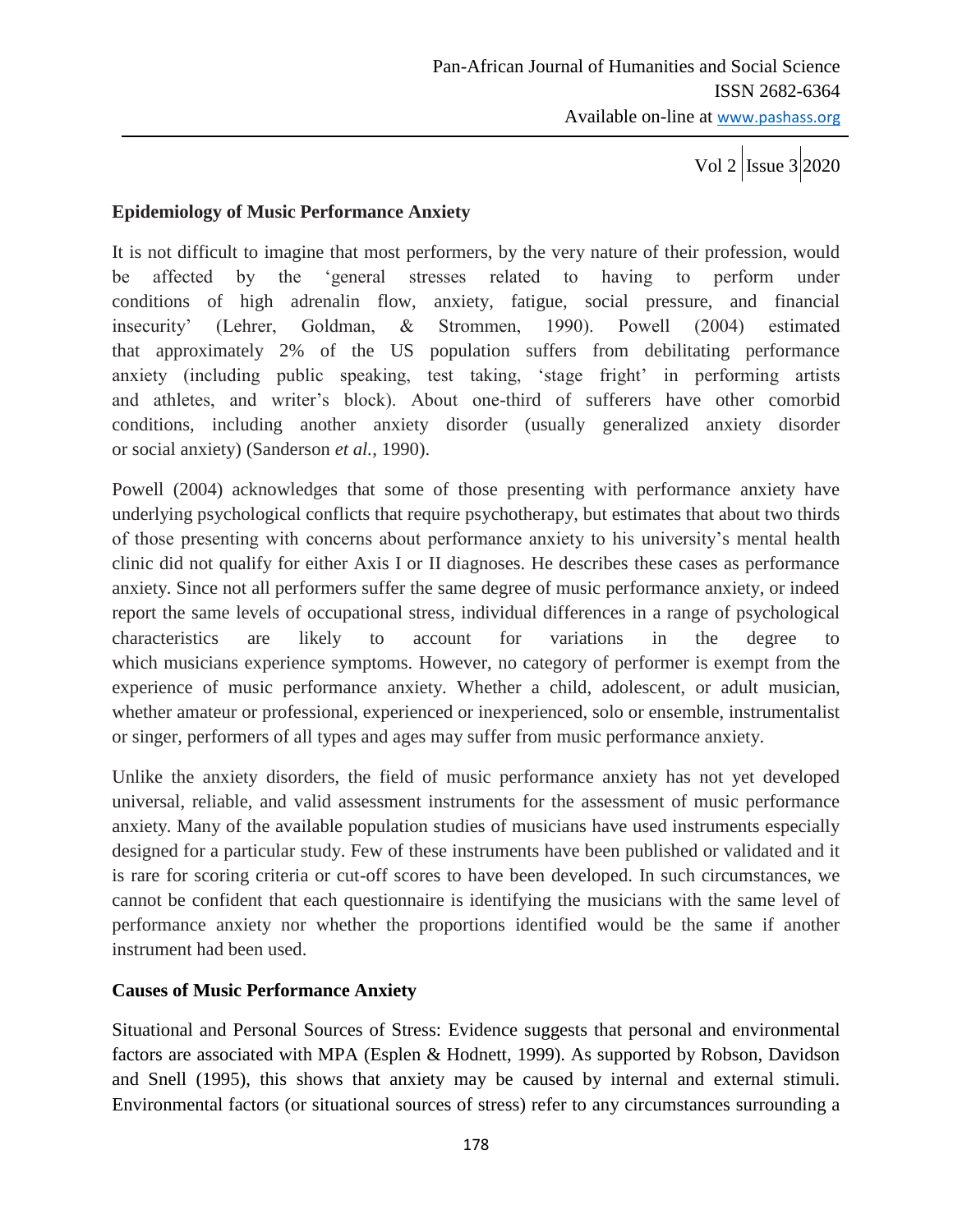Vol 2  $\vert$  Issue 3 2020

performance that may have an impact on levels of MPA experienced by the musicians. Emmons and Thomas (2008) propose examples of environmental factors that may affect performers: (a) the presence of an audition panel; (b) another musician performing the same repertoire; (c) the presence of the voice or instrumentalist teacher during an audition or competition; (d) an opening night with press event; (e) an accompanist arriving late, etc.

Situational factors also include people on whom the performer depends. For instance, in music ensembles, conductors are known to induce MPA (Emmons & Thomas, 2008). In fact, they appear as the primary factor of anxiety induction in choral singers' experience of MPA (Ryan  $\&$ Andrews, 2009).

There is a strong relationship between personality and performance anxiety (Arneson, 2010). Personality traits such as neuroticism, introversion, low self-esteem and perfectionism have been associated with MPA (Papageorgi et al., 2007). General trait anxiety has also been correlated positively with MPA (Cox & Kenardy, 1993). Abril (2007) explains that MPA may originate from past negative experiences. He claims that music teachers and family members exert a great influence regarding the singer"s identity and his/her singing ability. This may shape the beliefs and may emotionally impact the individual for a long time (Abril, 2007). Meharg (1988) explains that parents and teachers contribute to performance anxiety by placing unrealistic expectations on music students. Musicians" previous experiences have thus the power to alter the subjective appraisal of forthcoming performances: bad experiences may create fear about performing again, while positive experiences may increase the performer's confidence (Papageorgi et al., 2007). Therefore, MPA may be perceived as facilitating or debilitating, depending on a variety of personality and situational factors (Kubzansky & Stewart, 1999).

Temporal occurrence of MPA: Salmon's studies (1989, 1990) showed that the anticipation of a performance may be more stressful than the actual performance. A performer's stress may increase while waiting for the performance to begin, or in anticipation of problems to occur during the performance (Salmon, 1990). It may also undermine the musician's confidence (Nagel, 1990). Emmons and Thomas (2008) explain that, pre-performance stress‖ may occur anytime from weeks before the performance to seconds before walking on stage. It may also happen at the beginning of the performance (Emmons & Thomas, 2008).

As pointed out by Lazarus and Folkman (1984), the temporal factor is an important parameter of stressful situations. This factor includes components of imminence and duration, which means that the levels of anxiety may be affected by the interval of time during which a musician anticipates a performance, and by the duration of the performance. The temporal factor may also influence threat and challenge appraisals. Yoshie *et al*."s findings (2009) support that positive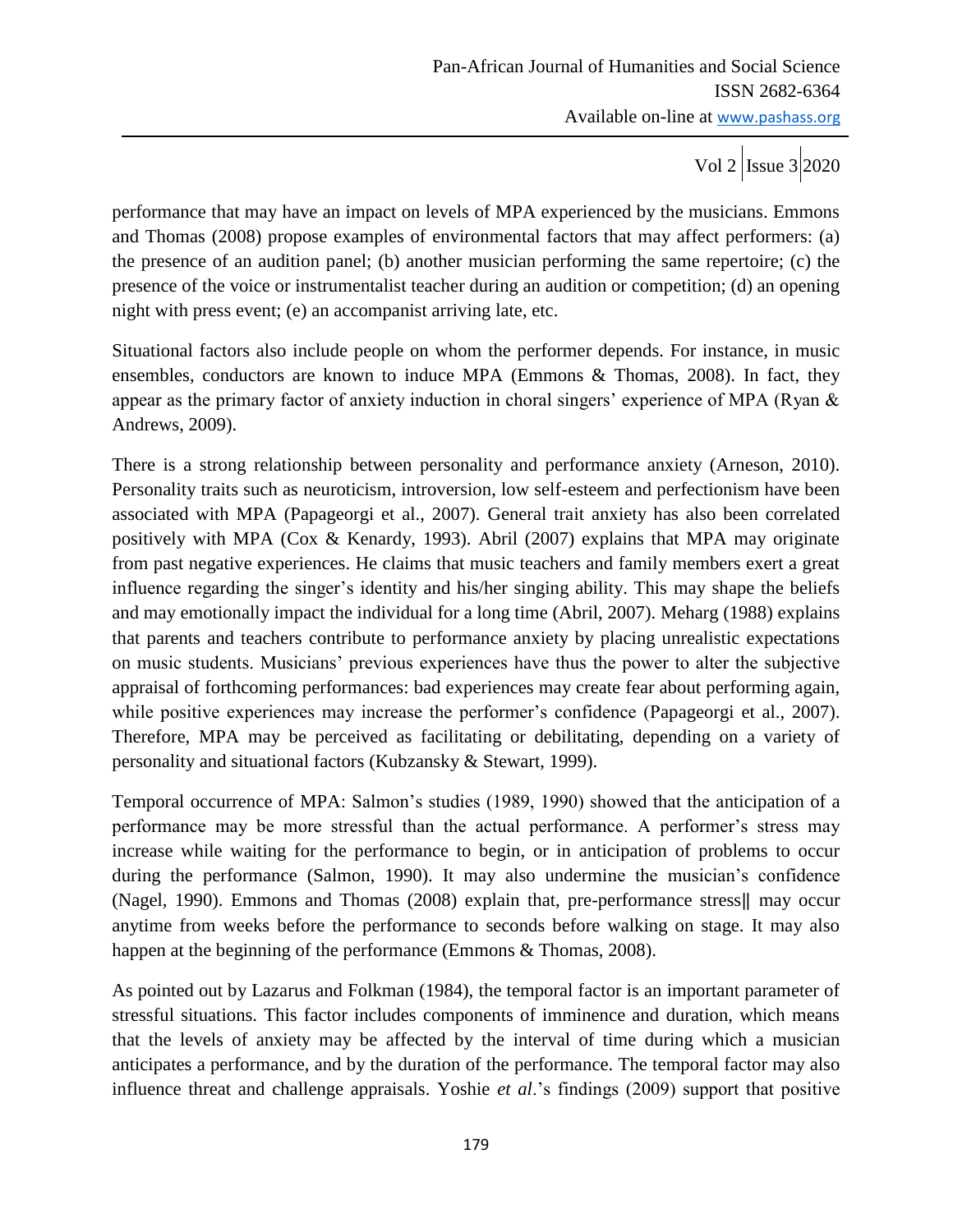appraisal helps pianists to improve their performance quality. Indeed, the appraisal may become more or less intense if musicians perceive their situation as harmful and dangerous, or as stimulating and challenging. The manner in which musicians interpret their situations allows them to manage stress through cognitive coping (challenging appraisal) or through more complex coping processes (threat appraisal) like hyper vigilance, obsessive thinking, avoidance, etc. (Lazarus & Folkman, 1984).

# **Methodology**

A qualitative research methodology was introduced, using Kenny Music Performance Anxiety Inventory (K-MPAI) as a reference for the study. The researcher sampled all the student music performers in the Department of Music, University of Port Harcourt. Data for the study were gathered using document analysis, performance observation and individual interaction with the students.

### **Findings**

The researcher observed that majority of music performing students experience some sort of music performance anxiety before and during their performance assessment or evaluation than during an entertaining performance show. The degree to which they experience the performance anxiety depends largely on individual personality traits and demographics such as age and gender.

As observed by the researcher, age is a factor that influences the degree of music performance anxiety. Here, the degree of performance anxiety a student experiences decreases as the age increases. This could be as a result of the student's self-awareness and development overtime on what is being required of him/her during a performance assessment session. Gender of the student was another factor the researcher observed. Female students experienced more music performance anxiety than the male students. The researcher observed that the high occurrence of music performance anxiety among the female students than the male students came from selfconfidence due to a continuous affirmation among the male students than the female students. For instance, the male students tend to gather together more frequently to rehearse and encourage one another than the female students. The continual privately scheduled rehearsals among the male students helped boost their self-confidence which in turn reduces the amount of music performance anxiety they experience during their music performance assessment.

In addition, personality trait was also observed as a factor that triggers music performance anxiety. Students who are generally worried about everything experienced a high degree of music performance anxiety. For example, students who exhibit lively personalities were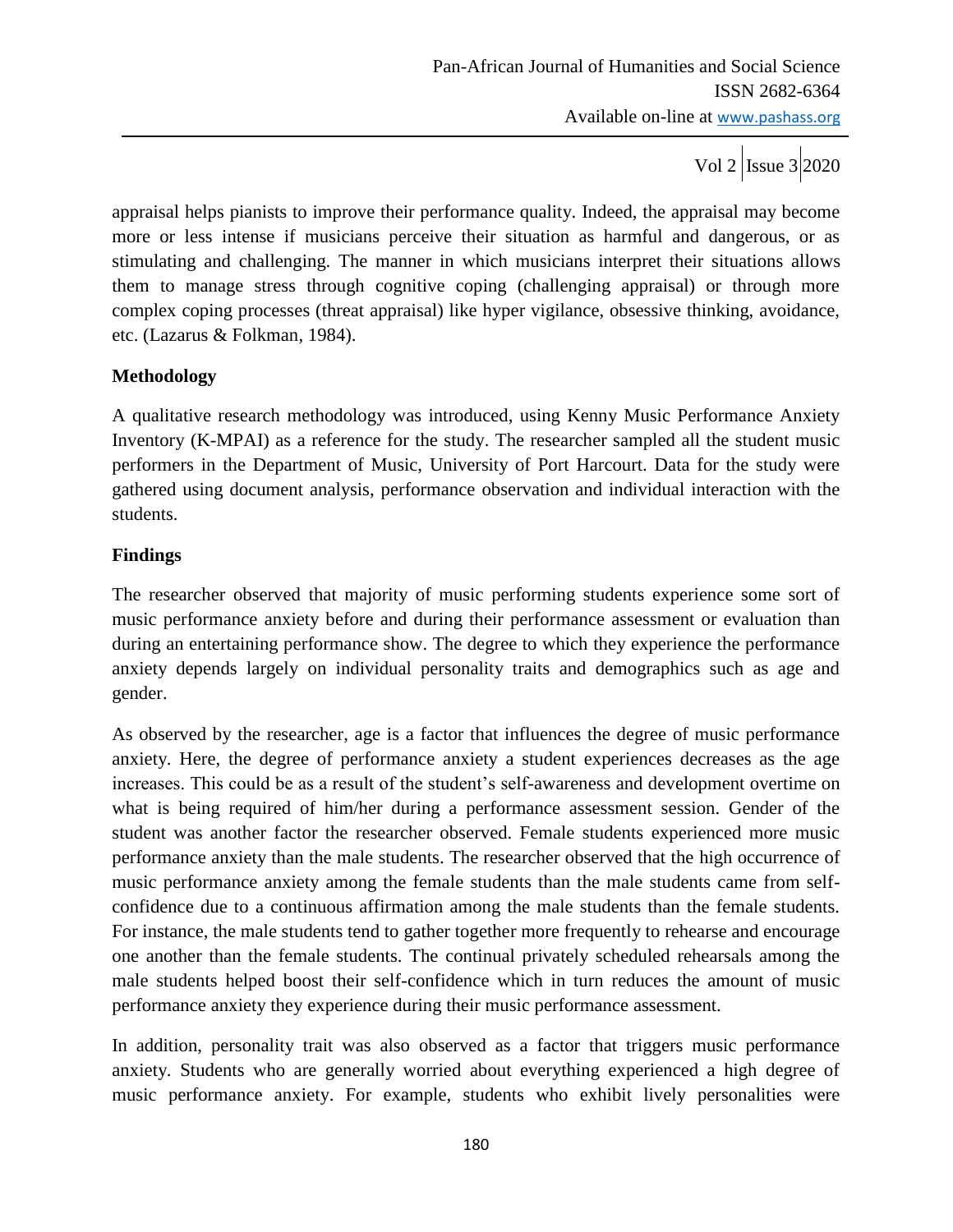observed to experience a lesser degree of music performance anxiety than those students who did not have lively personalities. The researcher believed that the underlying principle responsible for the personality trait behavior of the students was their cognitive status. However, due to the shortage of documentation on the music performance anxiety, the researcher could not establish the correlation between the cognitive status and the personality traits of the students.

Finally, the type and nature of the performance had an effect on the degree of performance anxiety that the student experienced. For instance, the researcher observed that music performing students experienced more anxiety during their examination assessment/auditioning sessions than during their rehearsal/preparation sessions for their assessment. The researcher believed that the nature of the anxiety was as a result of the students" self-perceptions of themselves and how they perceived their assessors to evaluate their performances. Students who believed that they would do well during their performance assessment felt less anxiety when compared to others who were not sure. However, the researcher believes that self-perception is not the only factor that may have influenced the degree of performance anxiety the students may have experienced.

# **Conclusion**

The researcher observed that there is a dearth of publication and documentation on music performance anxiety among music performers in Nigerian institutions. This shortage on publication on the subject matter has made it difficult for music performers to understand why they feel the way they do before and during their performances. Relevant music education literature suggests that performance anxiety can be reduced through various pedagogical strategies, including appropriate preparation through cognitive strategies such as piece dissection and structural analysis to enhance music memorization (Haid, 1999). However, musical performance excellence involves the coordinated effort of numerous physical, psychological and general music skills (Williamon, 2004). This study makes the following suggestions towards efficient performance preparation programmes:

- Ensure that adverse consequences associated with early evaluative performances are minimized by offering frequent, low-stress opportunities to perform so that students earn that performance is an integral, enjoyable and manageable part of their musical education. In addition, the repertoire should be well within the technical capability of the student and the material should be learned to the point of automaticity before it is performed.
- Incorporate psychological skills' training in which students are encouraged to provide feedback on their own performance and taught how to prevent and manage MPA by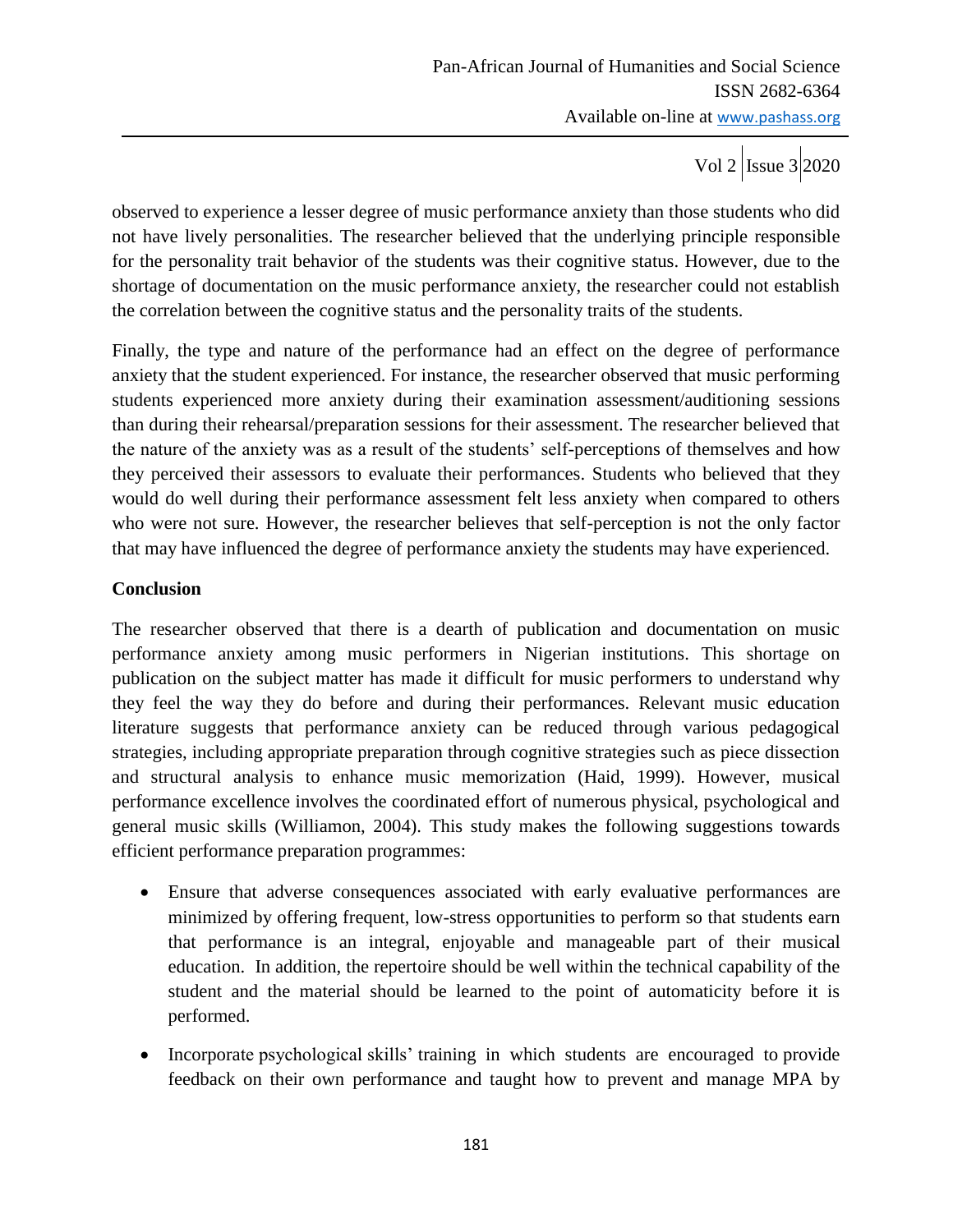modifying any problematic cognitions that are articulated with more realistic and helpful alternatives (Kenny, 2004; Rae & McCambridge, 2004).

#### **References**

- Abril, C. R. (2007). I have a voice but I just can't sing: A narrative investigation of singing and social anxiety. *Music Education Research, 9*(1), 1-15.
- Arneson, C. (2010). Performance anxiety: A twenty-first century perspective. *Journal of Singing, 66*(5), 537-546.
- Baars, B. J., & Gage, N. M. (2007). *Cognition, brain, and consciousness. Introduction to cognitive neuroscience*. London: Elsevier, Academic Press.
- Barlow, D. H. (2002). *Anxiety and its disorders: The nature and treatment of anxiety and panic*  $(2<sup>nd</sup>$  ed.). New York: The Guilford Press.
- Bear, M. F., Connors, B. W., & Paradiso, M. A. (2007). *Neuroscience: Exploring the brain* (3rd ed.). Baltimore: Lippincott Williams & Wilkins.
- Cox, W. J., & Kenardy, J. (1993). Performance anxiety, social phobia and setting effects in instrumental music students. *Journal of Anxiety Disorders, 7*(1), 49-60.
- Craske, M. G., Craig, K. (1984). Musical performance anxiety: the three-systems model and self-efficacy theory. *Behaviour Research and Therapy*, *22*, 267-280.
- Dyce, J. A., & O"Connor, B. P. (1994). The personalities of popular musicians. *Psychology of Music*, 22, 168-173.
- Emmons, S., & Thomas, A. (2008). Understanding performance anxiety. *Journal of Singing*, 64(4), 461-465.
- Esplen, M. J., & Hodnett, J. (1999). A pilot study investigating student musicians' experiences of guided imagery as a technique to manage performance anxiety. *Medical Problems of Performing Artists, 14*, 127-132.
- Haid, K. (1999). Coping with performance anxiety. *Teaching Music, 7*(1), 40–41, 60.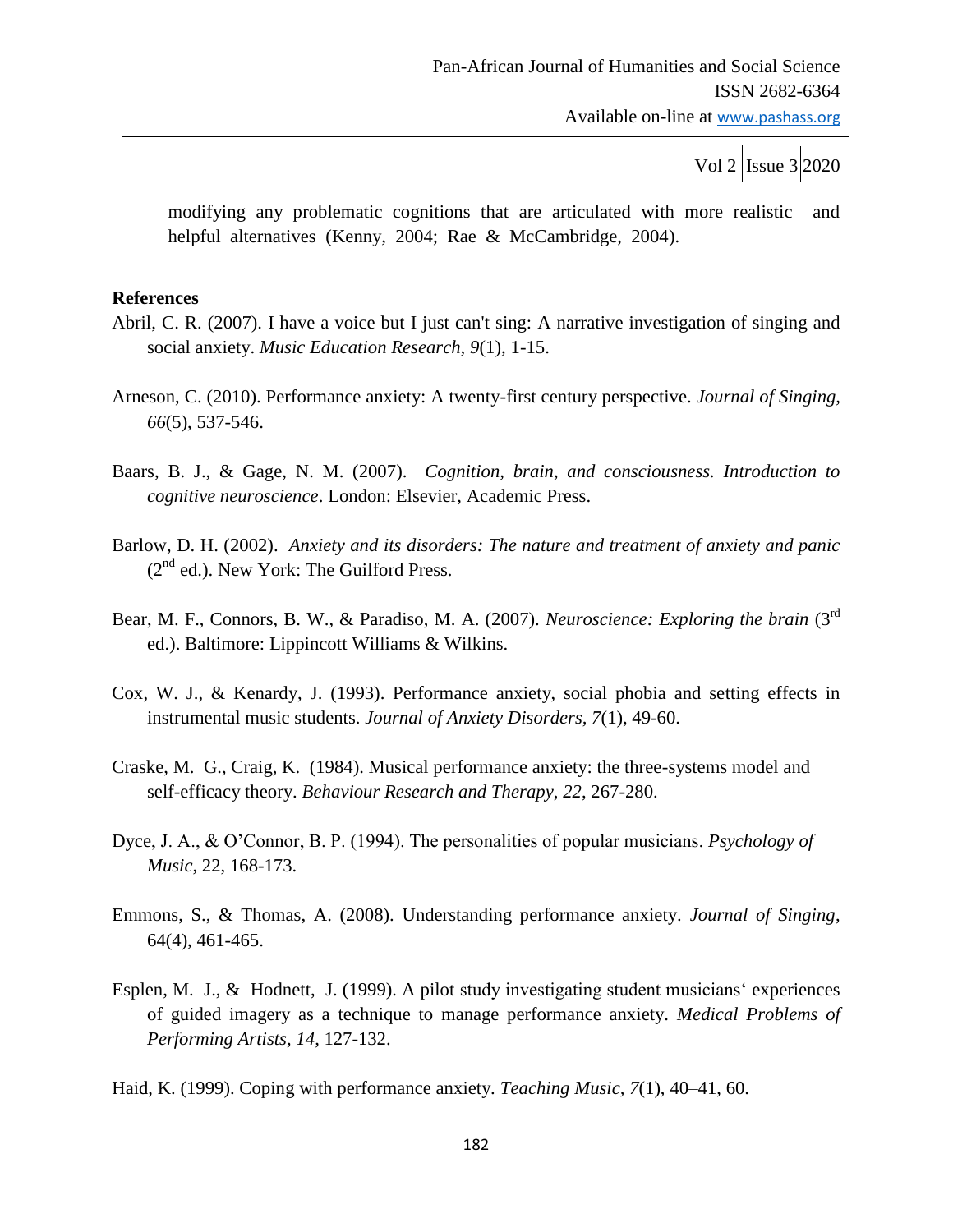Vol 2  $\vert$ Issue 3 2020

- Kasper, S., den Boer, J. A., & Ad Sitsen, J. M. (2003). *Handbook of depression and anxiety* (2nd ed. revised and expanded). New York: Marcel Dekker.
- Kenny, D. T. (2004). Music performance anxiety: Is it the music, the performance or the anxiety? *Music Forum*, 10(4), 38–43.
- Kenny, D. T. (2011). *The psychology of music performance anxiety*. Oxford: University Press.
- Kubzansky, L. D., & Stewart, A. J. (1999). At the intersection of anxiety, gender, and performance. *Journal of Social and Clinical Psychology, 18*, 76-97
- Lang, P. J. (1969). The mecha nics of desensitization and the laboratory study of human fear. In C. M. Franks, (Ed.), *Assessment and status of the behavior therapies*. New York: MacGraw Hill.
- Lang, P. J. (1971). The application of psychophysiological methods in the study of psychotherapy and behaviour modification. In A. E. Bergin & S. L. Garfield (Eds.) *Handbook of psychotherapy and behavior change* (pp.75-125). New York: Wiley.
- Lazarus, R. S., & Folkman, S. (1984). *Stress, appraisal and coping*. New York: Springer.
- Lehrer, P. (1987). A review of the approaches to the management of tension and stage fright in music performance. *Journal of Research in Music Education, 35*(3), 143-153.
- Meharg, S. S. (1988). Help for the anxious performer. *Music Educators Journal, 72*(2), 34-37.
- Nagel, J. J. (1990). Performance anxiety and the performing musician: A fear of failure or afear of success? *Medical Problems of Performing Artists, 5*(1), 37-40.
- Osborne, M. S., Kenny, D. T., & Holsomback, R. (2005). Assessment of music performance anxiety in late childhood: A validation study of the Music Performance Anxiety Inventory for Adolescents (MPAI-A). *International Journal of Stress Management*, 12(4), 312–330.
- Papageorgi, L., Hallam, S., & Welch, G. F. (2007). A conceptual framework for understanding musical performance anxiety. *Research Studies in Music Education, 28*, 83-107.